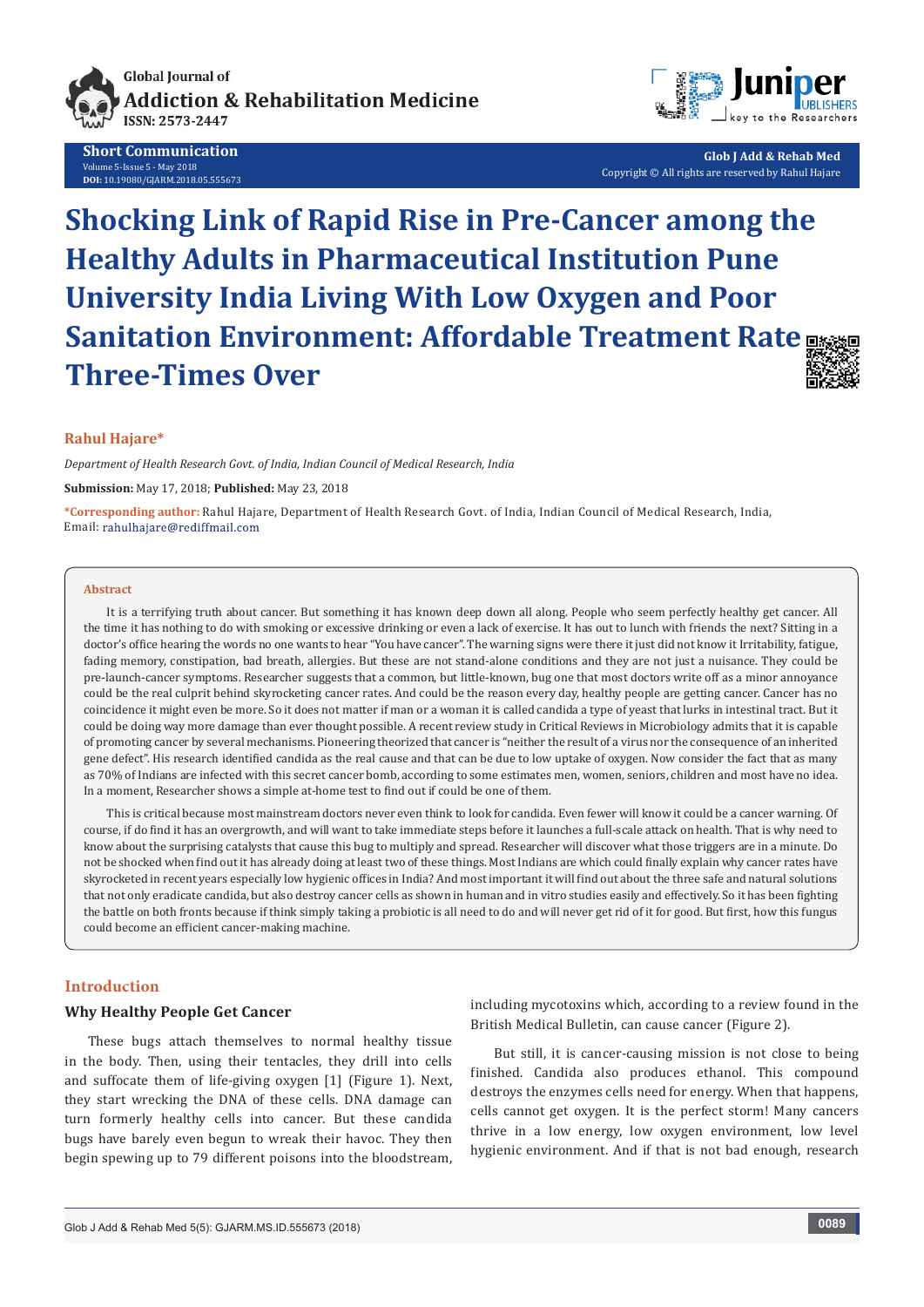## **Global Journal of Addiction & Rehabilitation Medicine**

confirms that this fungus causes major inflammation. And chronic inflammation creates free radicals that lead to diseases especially cancer [2]. Under such conditions, cancer cells replicate endlessly. This process can go on, undetected for years, getting worse and worse. This is why some healthy people are suddenly stricken with deadly cancer and why they rapidly decline. Because cannot stop candida from spreading with Vaccines, Vegetarianism, Antibiotics, Exercise, Surgery, Fasting, Steroids, or chemotherapy. In fact, chemotherapy is known to cause it. The scientific journal Pathogens reports that chemo can result in life-threatening side effects, such as an increased risk of candida infections. Furthermore, these infections are "associated with high morbidity, mortality, and healthcare costs." Without a doubt, this may be the health crisis facing Indians today. It does not matter if a man or woman, old or young and that is why researcher has put together this video. Because it is possible to stop this fungus dead in its tracks naturally with natural oxygen and safely. Author has an experience of low level uptake oxygen of Pharmaceutical Institution in Pune University.



**Figure 1:** Cells degradation.



Researcher has collected the literature from doctors, and health-seeking people. As many as 70% of Indians already have candida living inside them. Now remember, an infestation doesn't turn into cancer right away. Researcher has a private survey of a candida infection the year prior. That's what makes it so important to know if have it and what to do. And that's what makes it so absurd that mainstream doctors continue to miss this critical red flag it is sad but true. They've been trained to

treat symptoms-not go after the real cause. But don't worry. In a minute, it will discover a way to find out and what to do about it if are. Let's look at a case history that sheds light on candida and why so many experts are finally saying it is a leading cause of cancer. Low level oxygen and low level sanitation go that taking to create an environment for candida [3] (Figure 3).



Candida lives in intestinal tract along with good bacteria. And that's the problem with antibiotics. They kill off the good bacteria in body, including the friendly ones in gut. Gut contains about 800 different types of healthy bacteria. They help digest food, drive 80% of immune system; they produce anti-cancer chemicals, and eliminate candida. So it's really not surprising that another study found that women who took antibiotics for 500 total days over a 17-year period had twice the risk of breast cancer as those that took none. While may need antibiotics to clear up a bacterial infection-they weaken or wipe out good bacteria. Which could leave defenceless to candida and ultimately, cancer? Consider Cipro, a common antibiotic. A recent in vitro study found that just one course of treatment devastates gut flora for an entire year. It destroys beneficial bacteria that produce butyrate. This compound protects colon from inflammation and tumour development [4,5]. How were supposed to know that visiting doctor and faithfully taking his advice could turn out to be the worst health mistake could make? But don't worry. Researcher has not suggesting completely ignore doctor and never take another antibiotic. Like Researcher look, sometimes antibiotics really are necessary. We've put together a special report that gives a few simple steps can take to protect good bacteria-even if need antibiotics. It's called Killing Candida: Stop This Deadly Pathogen before Get Cancer. In a moment, Researcher investigate how to get a free copy. Because while taking a quality probiotic is part of any anti-candida treatment plan, it's just the first step. Plus, there's a certain way need to take probiotics that most people don't know. We even tell when it really is time to throw in the towel and take the prescription. And discover the other drugs that make infections worse.

All of them are frighteningly common. Also, this free report gives a checklist of symptoms 14 in all-that can help identify if have candida. Most be surprised are caused by a fungus. These treatments are safe and affordable. Put this information in hands